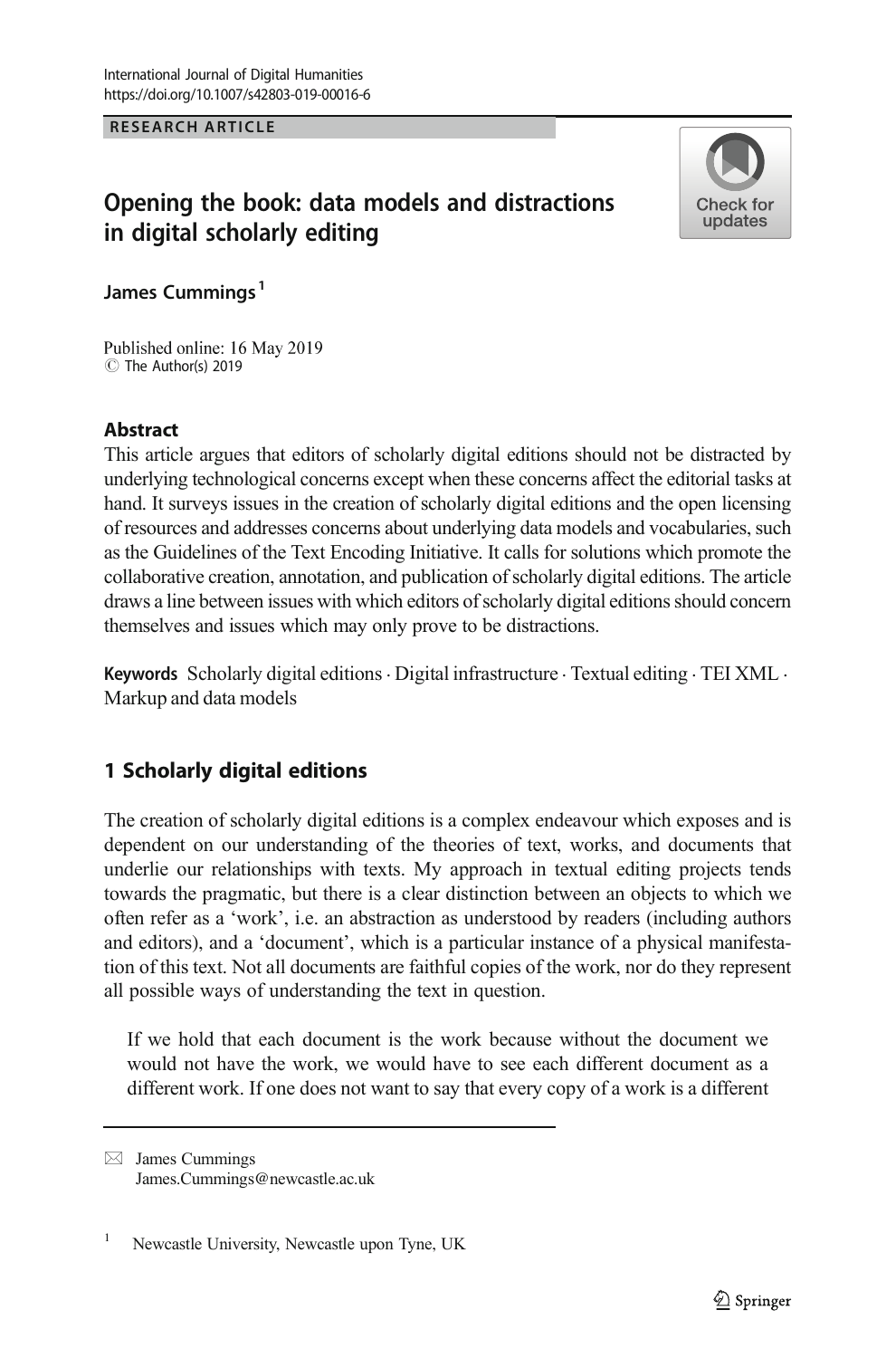work, then one must not say that the document and the work form an inseparable unity. If, on the other hand, one says a single work is represented differently by the variant texts in different documents, it seems necessary to also hold that one cannot apprehend the work as a whole without somehow holding its variant iterations in mind. Textual complexities resist simplification. How one conceives of the relationship between documents and works influences one's practice when editing; it is important to have a sense of the complexity of that relationship (Shillingsburg [2017,](#page-13-0) p. 188).

In editing a text then, the editor must attempt to communicate the understanding he or she has of both the document (and any additional related documents considered in scope) and the work as a whole. It is in 'holding its variant iterations in mind' that I would argue the true editorial objects are formed, and the representation of this in editions is inherently a lossy translation from the mental construct, whether or not the editions are print or digital, scholarly or otherwise. There is a long history of representing these mental constructs, i.e. what I consider a set of conceptual edited objects, in print editions, and the systems of encoding editorial understanding have a rich and complex history. As a side note, it should be recognised that in many discussions of editing, the assumption that it is solely concerning the relationship between multiple documents and their related works is often problematic for editors of works for which there is only a single witness. Single witness editions are no less editions. However, in the discussion of scholarly digital editions, we tend to focus on scholarly editing within the Lachmannian paradigm, on texts for which multiple witnesses exist, or at least complex textual apparatuses of one form or another, precisely because we seek edge cases on the basis of which to test, problematize, and construct our view of the nature of editorial activity. My view as a digital editorial pragmatist is that these edge cases are interesting, but while they must be dealt with, they need not distract us in the course of projects which focus on the creation of scholarly digital editions which function within the limits of existing solutions. I would argue that at times the academic investigation of scholarly digital editing focuses on the problems rather than the solutions, and as much as possible editors of scholarly digital editions should not be distracted from editorial tasks by technological concerns if these technological concerns do not affect their edition. There are cases, perhaps exacerbated by academic funding models, in which 'the perfect is the enemy of the good enough'.

In the creation of scholarly digital editions, the primary responsibility is the production of a scholarly edition that is no less rigorous than its print equivalent, but there is also the secondary responsibility to be truly digital in nature. That is not to say that a digitised edition (an edition which represents nothing significantly more or less than the possibilities of a print edition) is not a useful object. One could easily argue that the world would be a better place if we had digitised the full texts of existing print editions as a starting point. But in itself, a digitised edition barely exploits the fundamental shift in medium. Print editing, or the equivalent in digital form (such as static PDF editions), is restricted in the methods with which it presents the edited text, most commonly to a single perspective on the work with accompanying editorial information encoding additional witnesses or documentary information using standard formats, which the reader decodes.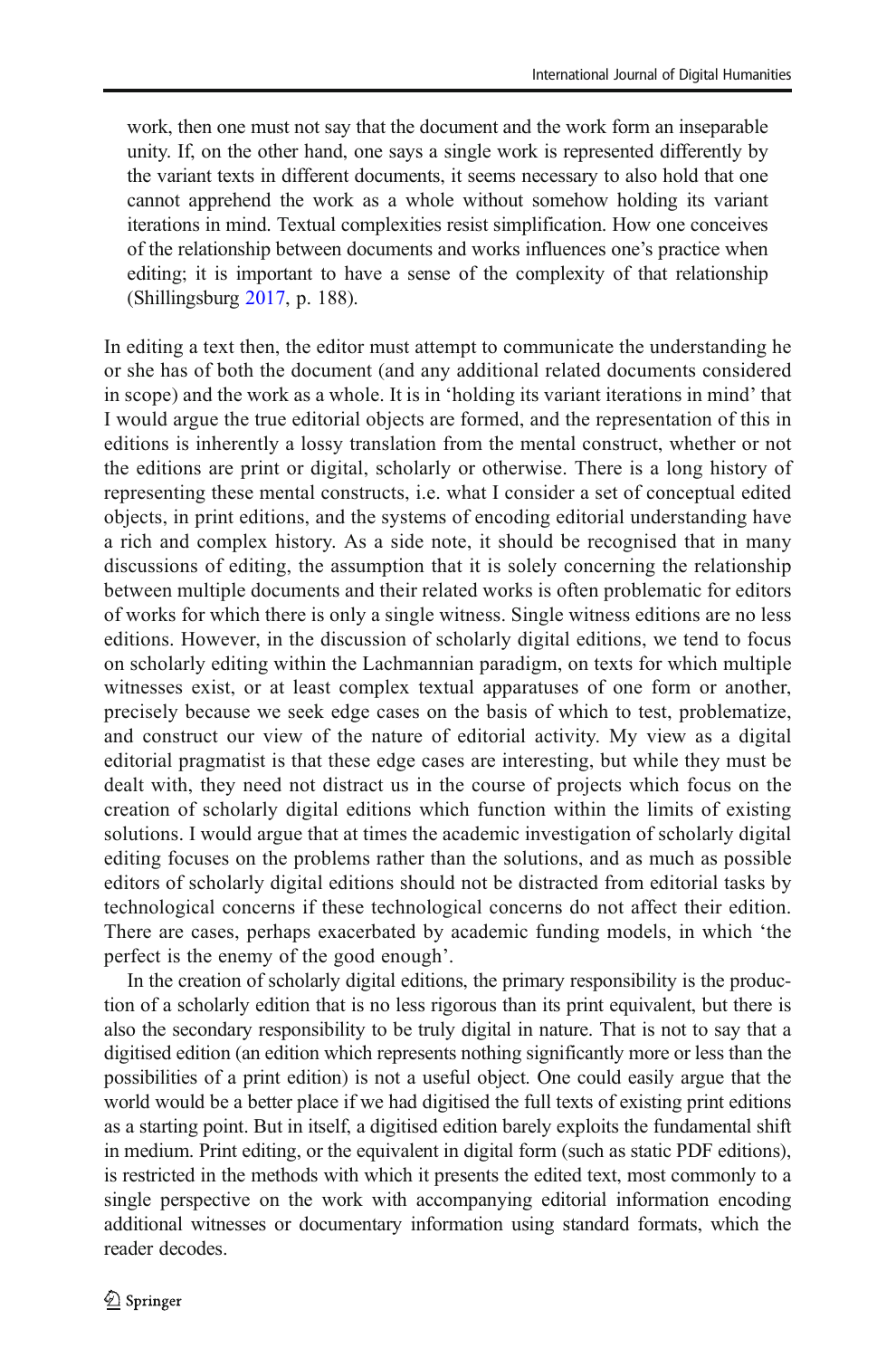The edited text does not get closer to the documents, there is still no visual evidence, no making explicit of textual structures or semantic information, limited potential for multiple views on the text. This is why a digitised edition is not a digital edition (Sahle [2016,](#page-13-0) p.33).

It is precisely the potential of a digital edition to be near-infinitely refactorable and dynamically to provide different views depending on external interactions that is one of its greatest strengths. However, far too much discussion of digital editions focuses on the presentation views of the edition. The real digital edition, that which best represents the set of conceptual editorial objects (whether textual, musical, image, or other forms of editorial object), is not represented by any one view of the edition.

Therefore in digital editions the encoded texts themselves are the most important long-term outcome of the project, while their initial presentation within a particular application should be considered only a single perspective on the data. Any given view will be far from unique or canonical, as different usage scenarios call for different presentations—ranging from "reading text" to "interactive version" with popup content, to chart, graph, or map representations and beyond. Furthermore, all initial presentations are also ephemeral, bound to be either modified over time as technologies and forms of digital publishing change, or languish in obsolescence on a forgotten server (Turska et al. [2016](#page-14-0), para 4).

One way of looking at the encoded edition, for example an edition created in TEI XML, is to consider it the true edition rather than any particular output. However, and perhaps surprisingly given my long history helping maintain the TEI Guidelines, I do not view the encoded edition in TEI XML as the best form. Rather, it is, in my assessment, the best *serialization format* for the underlying conceptual data of scholarly digital editions.

The edition is in the encoding; this implies that encoded data is, in a certain sense, already a scholarly-mediated presentation of other data that exist in the original manuscript (Barabucci et al. [2017](#page-13-0), p. 44).

While the encoded data is a good representation of the scholarly edition and one I care about deeply, a truly conceptual editorial object is malleable and recombinable, and an encoded edition, by itself, is not. The encoded edition is sufficient, for those literate in the method of encoding, to present an edition by itself, but this would substantially limit the audience of the edition. Editors should be able to understand the granularity and categorisation of an encoded edition, and they should recognise where they have abrogated any philological responsibility, but they should not necessarily be distracted by the underlying data format. However, by forcing us to formalise some of our assumptions, the structures and vocabularies of an encoded edition do help us foreground the theories of text we use when creating scholarly digital editions, and thus it is important that editors be at least familiar with the format of the encoded edition and any limitations placed by it on their activity (Cummings [2008\)](#page-13-0).

If part of the point of editing a work is to make it more accessible, in all senses of that word, then usually some presentation view of the edition is required. With TEI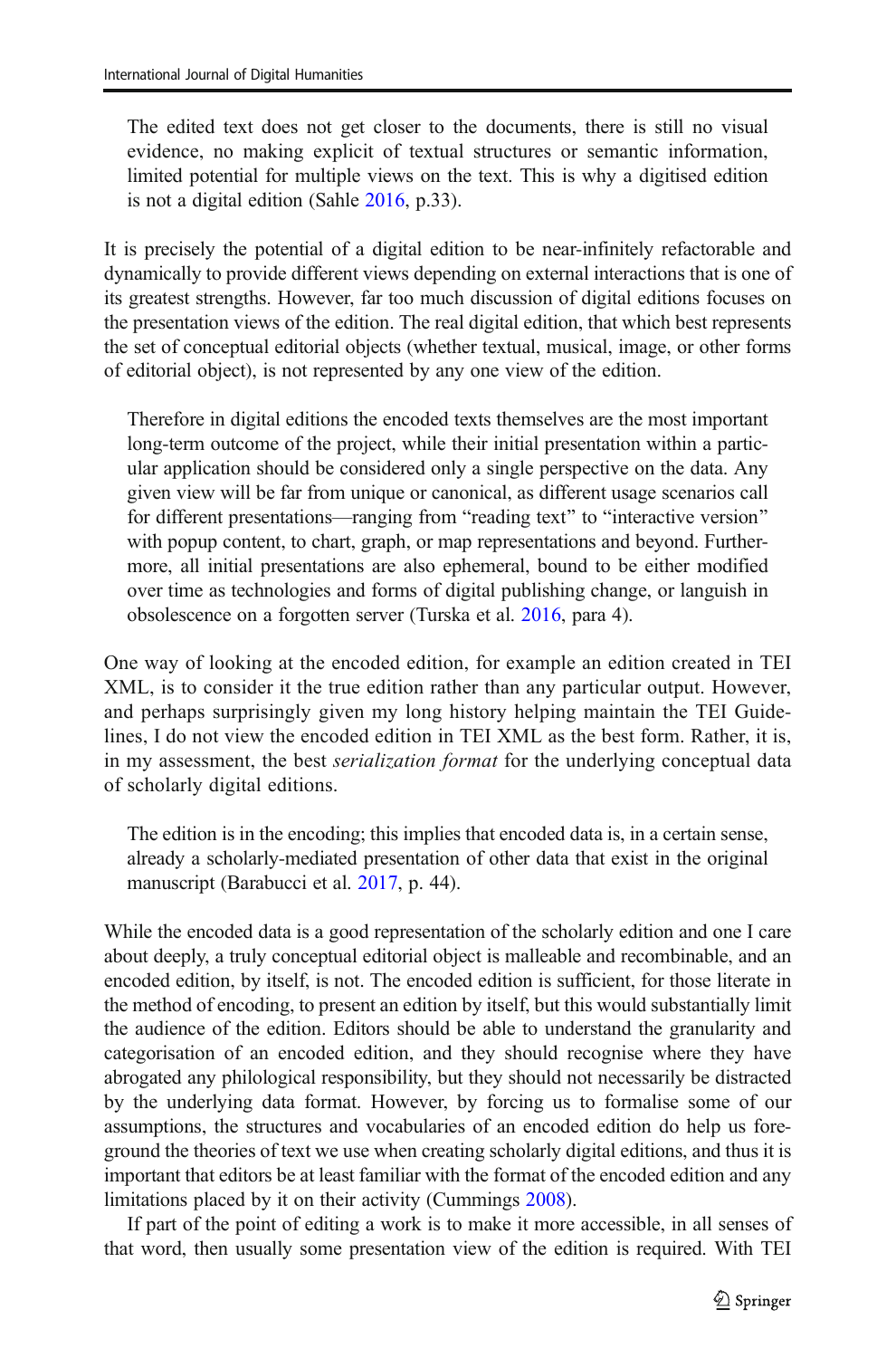XML-based digital editions this usually involves transforming the data to a web-based serialization format (such as HTML or JSON being fed to an HTML container).

This distinction [between TEI data and HTML presentation] leads to an important question: what constitutes the core of an edition? Its data or its presentation? It is possible to think of a critical edition as a collection of pieces of pure data? Or is a representation layer fundamental to the concept of 'edition'? (Barabucci et al. [2017](#page-13-0), p. 37)

In order to maintain the malleability of a conceptual editorial object, it is not the presentation layer that is a requirement, as the presentation layer is merely one or more additional views on the data. Rather, it is the ability to reshape, query, transform, and reconceive of the data in the same way as (and in the case of a digital edition in more ways than) a reader might do when translating a printed critical apparatus into a mental construct representing the various document instances and their relationship to the work. People developing complex IT systems for the publication of (usually specific) scholarly digital editions might believe that their systems provide the necessary infrastructure. However, these systems tend to focus on the rendering of one or more presentational views on their datasets rather than providing a more direct interface to the set of conceptual editorial objects encoded in the underlying data. Given current technologies, I would argue that the true form of a scholarly digital edition would be better expressed as a well-documented API for the manipulation and description of editorial objects following an open international standard for the representation of digital text. This would not necessarily provide the presentational view on the data that most readers would require, but views of scholarly digital editions could be constructed on top of it. This would enable all forms of examination, querying, subsetting, and recombination of all editorial objects of all types. This infrastructure would, in no way, stop a scholarly digital edition from being a publication of knowledge and commentary on an individual work, but it requires that its underlying framework meet at least basic criteria to enable the edition's involvement in interedition commentary and research in the future. There is a clear difference between the knowledge in a scholarly digital edition and the knowledge which can be created across a collection of interoperable editions, but the creation of one should not preclude the eventual development of the other. Clearly this is unlikely to be created fully formed as a complete solution, but efforts for API-based access to serialized editorial objects (for instance with open annotations or URI-referenced encoding as first order objects) are a step in the correct direction which should be encouraged and amalgamated through a coherent infrastructure. Ideally, open data repositories for digital editions would build such APIs into their serving of the underlying data of digital editions. (The TAPAS archive seems to be moving in this direction, but even it has long way to go.)

One of the limitations of publications of scholarly digital editions is that only so many views on the underlying encoded edition data can be realised. Even when access is given to an API foregrounding manipulation of all the editorial objects, the nature of the access will be limited to the methods of interrogation conceived of at the time of its construction. One approach is to define an API that "sees digital documents as stacks of abstraction levels, each storing content according to a certain model." (Barabucci and Fischer [2017,](#page-13-0) p. 51) However, these digital documents will suffer the same restrictions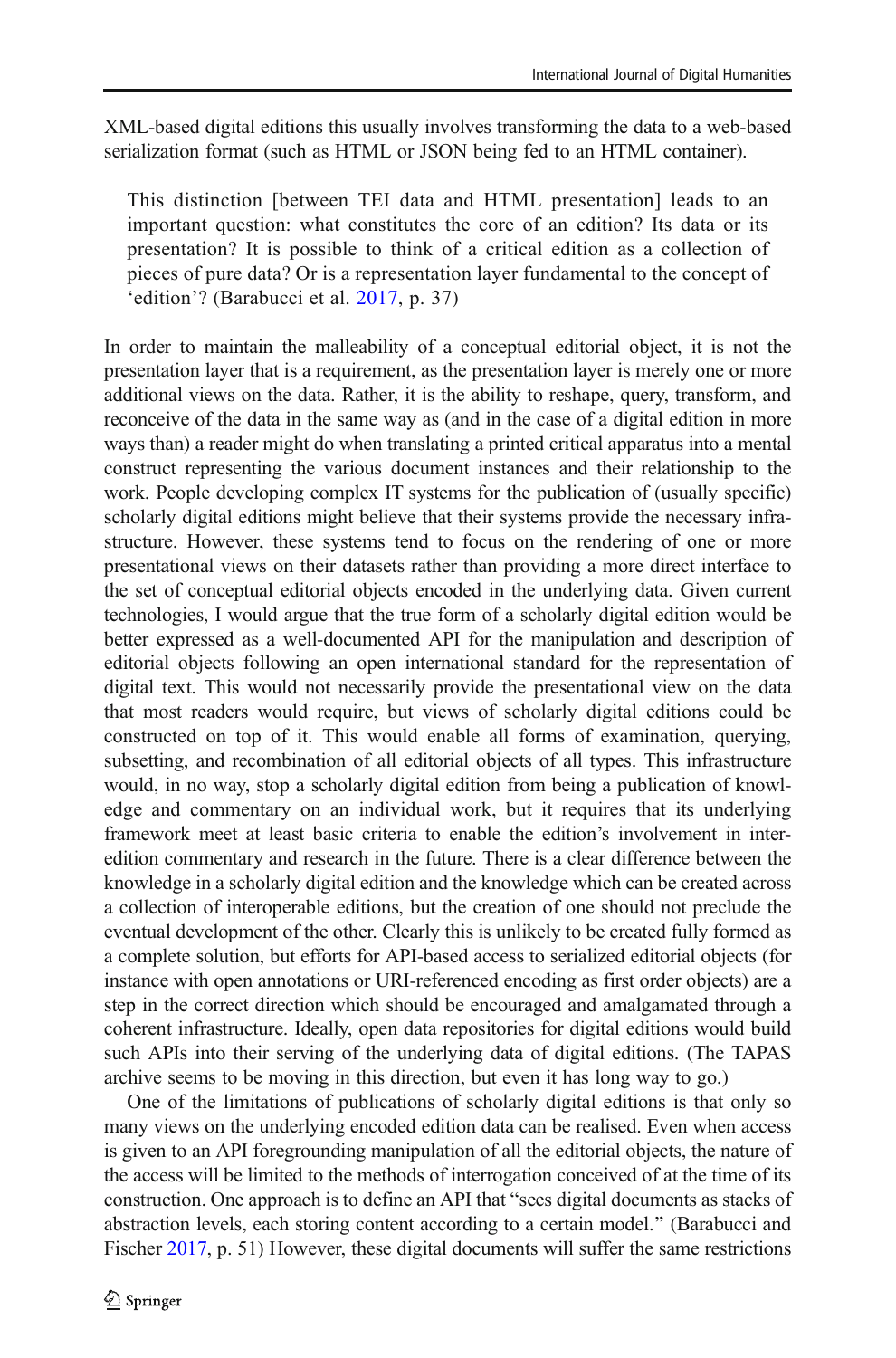based on the limitations of how and when they are created. Even when more sophisticated layers of abstraction are provided, there must also be methods for as many low level operations on the encoded editorial data as possible. The editor of a scholarly digital edition, I would argue, should understand the separation of these levels of abstraction and the nature of the models they store on a conceptual level, but does not need to be distracted by the actual implementation of this system.

### 2 Opening the edition

In order for scholarly digital editions to reach their full potential as contributions to a wider academic environment of digital resources, it is not enough that they merely be accessible but (as thankfully is becoming a requirement of many funding bodies) they also need to be openly accessible. This may seem a minor difference, and it is often confused with them being 'freely' accessible, that is free at the point of use by researchers. In a world in which digital resources must become sustainable, there are cogent arguments against making them freely available to all, and while this is a regretfully retrograde step which mirrors the publication of print editions, online hosting of scholarly digital editions must still be resourced. However, ideally editions would be freely available to anyone who wants to use them, and institutions which resource such sustainability should be lauded for their attempts to do so. Nonetheless, 'openly' available here is meant to convey legal availability rather than financial accessibility, i.e. that a digital edition is openly pre-licensed for reuse with terms as open as possible, e.g. licensing with a Creative Commons Attribution license where feasible, rather than one that includes Non-commercial or Non-derivative conditions, since these conditions significantly limit the potential reuse of the edition. Assuming that data is openly licensed and the licenses follow open international standards and the open repositories of digital edition data will exist for an extended period of time, then the most interesting repurposing of any digital edition will likely not be done by the original creators. In other words, assuming the survival of a well-documented edition's data into the distant future, the edition (or the data) is much more likely to be repurposed as technology develops and exploited in ways which we could not have predicted. And yet, current reuse of digital edition data by others is very rare, and even with large text collections such as EEBO-TCP, the reuse often consists of making improvements to them in order to ensure they reach the minimum criteria for a scholarly digital edition. Editors of scholarly digital editions do not need to be distracted by the detailed legal implications of openly licensing resources, but they should understand the general categories of restrictions and how openly licensing their own project outputs benefits future research. True reuse of scholarly digital edition data is a laudable aim, and open licensing of data following well-documented open international standards is the necessary foundation of this (potentially overly-optimistic) open data utopia of the future.

While the following characterization may represent an idealistic view, one of the benefits of a scholarly digital edition is its infinite potential to be revisited, reformed, and updated in what is a perpetual beta state which subverts the publishing hegemony under which scholarly editing produces editions and a significant revision of an edition (perhaps in adding newly uncovered witnesses) would form a new 'second edition'.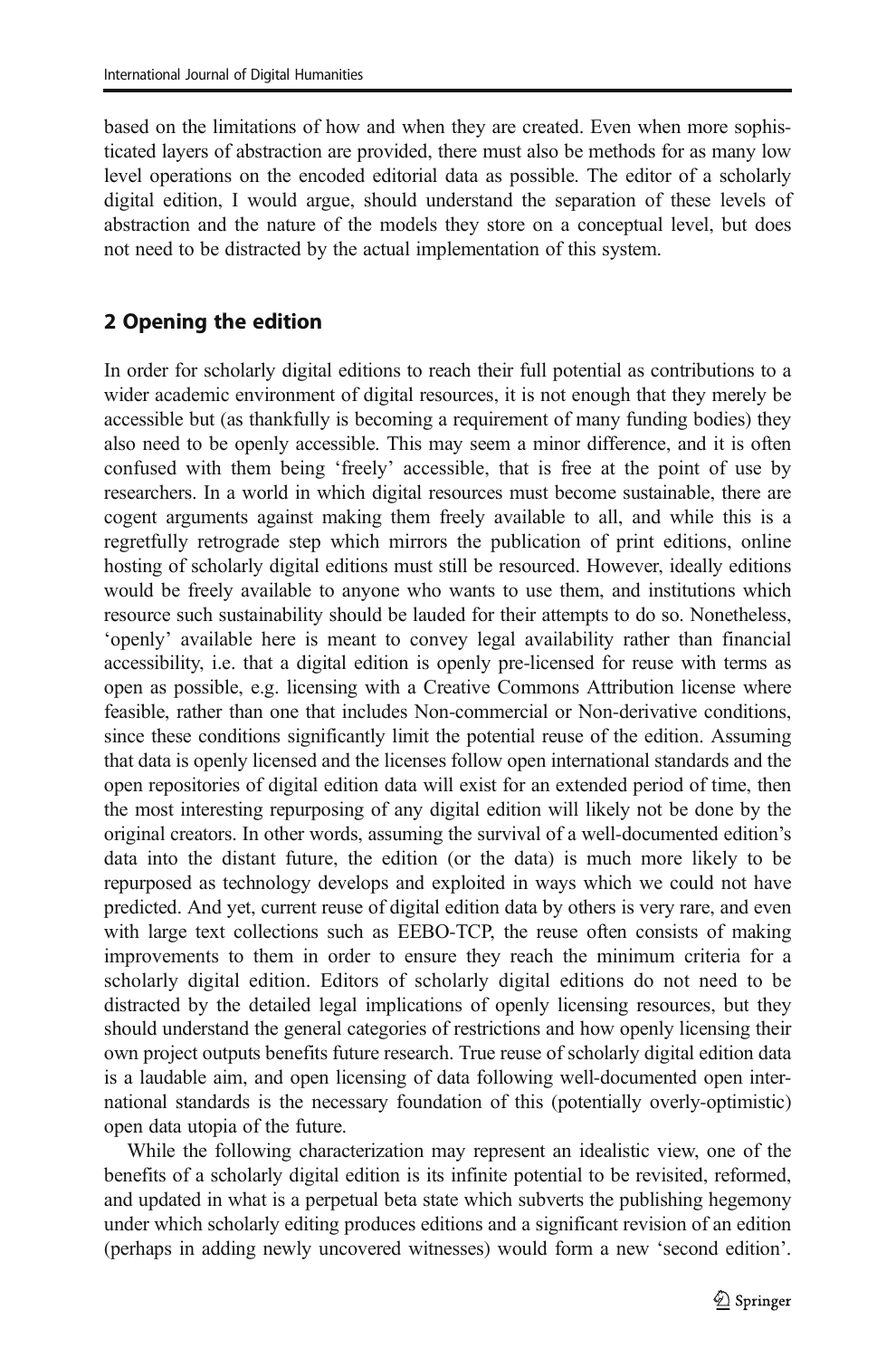However, this infinitely changing edition creates a new barrier to use through its very nature as an unstable object, unlike print editions, which are more stable but less flexible. While the inherent anxiety about the possibility of ever-changing digital objects is addressed by technological solutions (such as pointing at any particular stage in its version history), these solutions do not fully solve the problem. And yet, the nature of scholarly digital editions is such that we now talk about 'versions' or, in reference to the source data itself, 'revisions' of the editions. The editorial structures in the data which underlies any scholarly digital edition become the actual resource itself, only temporarily translated into a variety of presentational structures.

We create information resources that are guided by abstract models and abstract descriptions of the objects at hand. The dogma of our current markup strategies is the separation or rather translation from form to content. Thus, we do not just transform our textual witnesses from one (material) media and form into another (digital) media and form. Rather, we try to encode structures and meaning of documents and texts beyond their mediality. And from this data we may or we may not create, and from time to time recreate, arbitrary forms of presentation in one media or another (Sahle [2016](#page-13-0), p. 32).

That not all scholarly digital editing is intended to produce an 'edition' rendered in a presentation view is an important reminder that such editions are not merely publications, but are intended to be resources with which to venture answers to the research questions which prompted their initial funding. While this often leads to new and different ways of reading the edition, this is more a product of the context of digital editions.

The digital edition allows readers to break away from mono-directional reading (as has also been vigorously discussed in relation to hypertext) (Vine and Verweij [2012,](#page-14-0) p. 134).

However one reads the edition, the underlying data may in fact have been created not for a scholarly digital edition as a publication, but as a resource to be interrogated, analysed, or queried, rather than published. The publication of a scholarly digital edition can, and perhaps more often should, be a mere byproduct of the real research undertaken. That such information resources, in this case datasets of editorial objects, become corpora for research analysis also enables us to work with reproducible methodologies where all aspects of the data, methodology, and results are transparent. Striving for reproducible research also enables us to publish in more transparent ways, where the data behind the graph which supports any research claims and even the tools used to undertake the analysis are provided. This enables others to check the conclusions in a way often perceived by society (falsely, I must note) as more 'scientific'.

When producing a scholarly edition, an article, or an introduction to an edition in a reproducible way, we publish not only the text in its final format including the prose with possible figures and tables, but also the data (in our case typically annotated transcriptions) as well as the computer code use in the analytic work.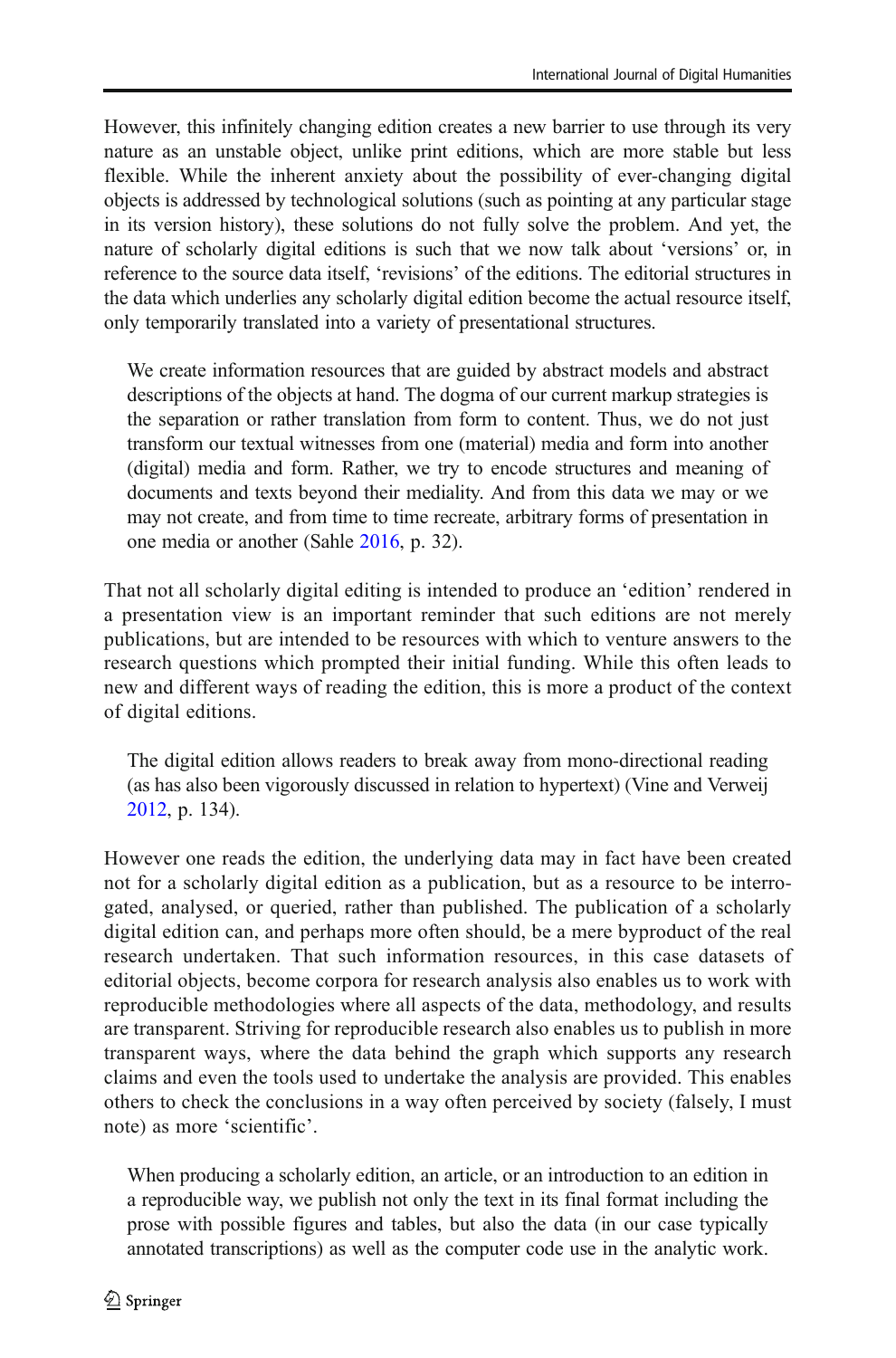This enables other users– including our future selves – to redo, build upon and adjust the work without the need to start over (Speed Kjeldsen [2017](#page-13-0), p. 135).

It is not just the reproducibility of the research that is important, but the underlying approach. Such a transparent approach to scholarly editing is not a neo-liberal quantification of computational literary studies as only containing objective data to be analysed (there is no such thing as neutral editorial encoding), but merely a foregrounding of our assumptions, methodologies, data, and results, whether we use Digital Humanities methodologies or 'Experimental Humanities'.

[W]e present a different approach to the application of digital techniques to humanities research, a branch of experimental humanities in which digital experiments bring insight and engagement with historical scenarios and in turn influence our understanding and our thinking today (De Roure and Willcox [2017,](#page-13-0) p. 194).

Editors of a scholarly digital edition should not find the exposing of their research methods distracting; their editorial tasks produce a dataset upon which experiments which are core to a humanities research approach can be based. Moreover, as the humanities inevitably becomes an increasingly collaborative undertaking, any approach that assists us in making all aspects of scholarly digital editing more transparent from the outset can only be seen as useful.

# 3 Data models and the TEI

The de-facto standard for a data model to be used in creating scholarly digital editions is the Guidelines of the Text Encoding Initiative (TEI, <http://www.tei-c.org/>). This is a community-developed open international standard which provides a set of recommendations for the encoding of digital texts. Yet it is inaccurate to say that the TEI is a data model itself. Used properly, it is more of a framework for constructing and documenting data models for particular editorial projects. In many cases, the TEI defines objects for encoding texts, but it does so in a way which has been called ontologically agnostic. That is, it defines a particular markup object for encoding a specific textual phenomenon, but it does not always prescribe how to determine the nature of that phenomenon. For example, the TEI's < title> element is defined as '[containing] a title for any kind of work', but TEI does not specify how to determine whether or not something is in fact a title of a work. This extends to all sorts of editorial interventions and encoding, where the editor is still left to determine whether a string of characters is indeed the textual phenomenon in question. In reality, this is a pragmatic level of indirection which enables the standard to be used by vastly different editorial communities. Moreover, TEI customisation can provide equivalences to existing ontologies if the project is intended to relate an understanding of TEI encoding to particular real-world concepts. The individual encoding of textual phenomena represents the editor's interpretation of the objects which exist in the real world, and while these signs may be encoded according to different methods, the editor's choice for how to encode any particular instance of a textual phenomenon has at its root a materialistic cause which we should not confuse with its conceptual categorisation.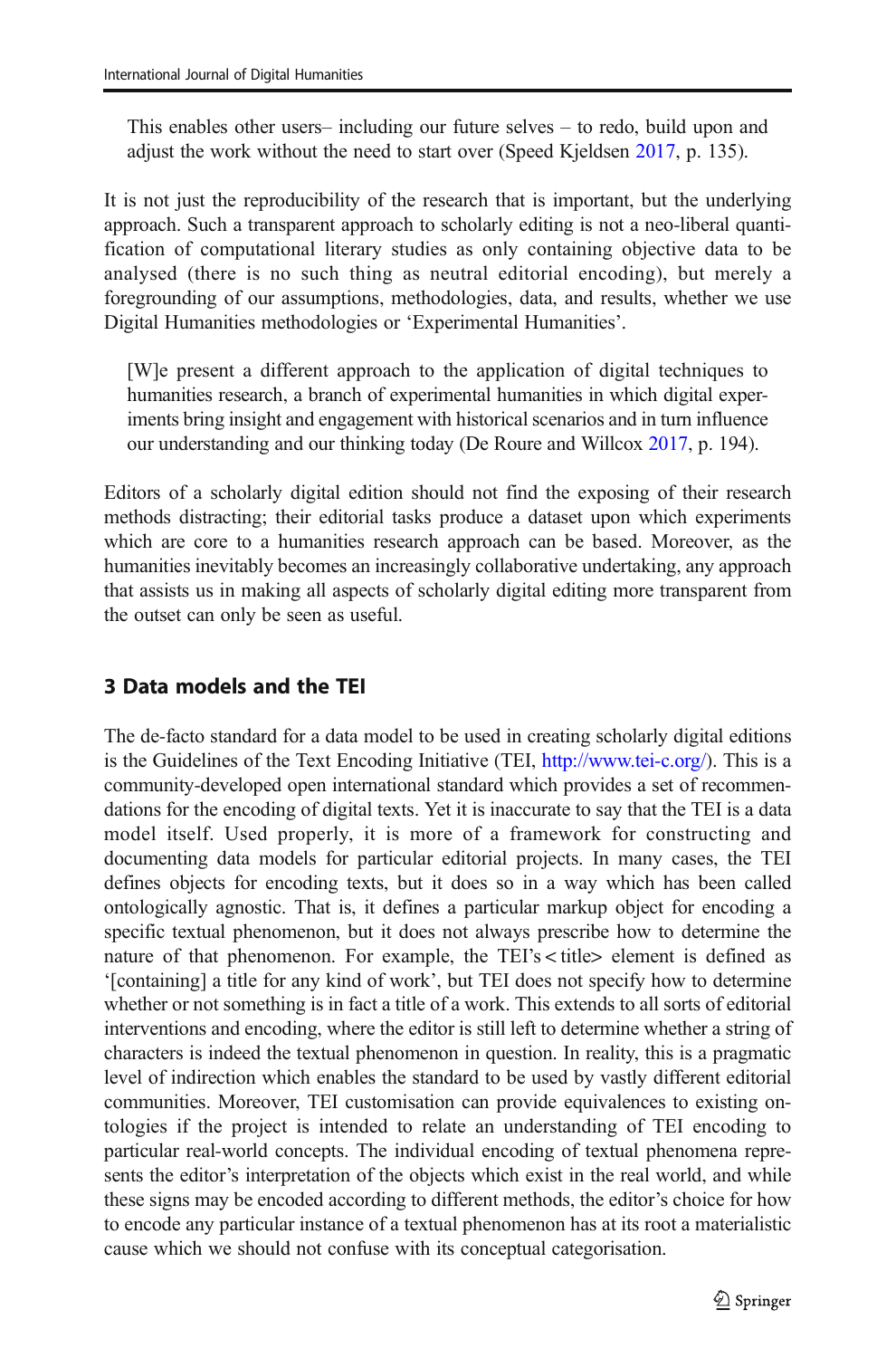Note that here I am not negating the whole pluralist view of textuality: I am only denying the unlicensed (and undesirable, in my view) consequence that texts are not really existent objects. The fact that we can describe reality at different levels does not imply that the objects we describe do not exist in se: this fallacy is a direct consequence of the confusion between ontology and epistemology, a confusion that I want to get rid of (Ciotti [2017](#page-13-0), p. 87).

At the heart of creating a TEI data model is the process of customisation that the TEI framework uses to document, in a literate programming vocabulary, the relationship of the vocabulary of the TEI to the application that is being undertaken in any particular project. The TEI provides a processable form of customisation using the TEI ODD format, which enables both the constraining of the overall scheme and its extension into new areas.

At time of writing, the TEI P5 Guidelines version 3.5.0 have 573 elements, but no particular scholarly digital edition would be expected to make use of all of them.<sup>1</sup> Though, to be clear, it is not just the inclusion/exclusion of elements that might form part of a customisation. All aspects of the TEI framework (elements, attributes, classes, modules, prose, examples, content models, intended processing, and much more) can be modified for any particular project. Indeed, in proper use of the TEI, customization is not only recommended, but almost required for:

These Guidelines provide an encoding scheme suitable for encoding a very wide range of texts, and capable of supporting a wide variety of applications. For this reason, the TEI scheme supports a variety of different approaches to solving similar problems, and also defines a much richer set of elements than is likely to be necessary in any given project. Furthermore, the TEI scheme may be extended in well-defined and documented ways for texts that cannot be conveniently or appropriately encoded using what is provided. For these reasons, it is almost impossible to use the TEI scheme without customizing it in some way (TEI Guidelines, Chapter 23: 'Using the TEI', Section 23.3 'Customization' <http://www.tei-c.org/release/doc/tei-p5-doc/en/html/USE.html#MD>).

The nature of the TEI framework in providing methods for extensible meta-schemas (from which TEI users generate schemas to validate their document) can result in vastly different views of the TEI. These views may be so varied as to be almost mutually incompatible, and yet having the common framework at their basis is always going to be more beneficial than a multitude of different schemes. The documentation of the fragmentation found in a TEI ODD customisation file actually enables easier interoperability and interchange between digital editions than if no such documentation existed.

Such documentation of variance of practice and encoding methods as a TEI ODD meta-schema preserves then helps to enable real, though necessarily mediated, interchange between complicated textual resources (Cummings [2014\)](#page-13-0).

<sup>&</sup>lt;sup>1</sup> The number of elements the TEI Guidelines currently include is available on the element reference page from version 3.2.0 onwards. <http://www.tei-c.org/release/doc/tei-p5-doc/en/html/REF-ELEMENTS.html>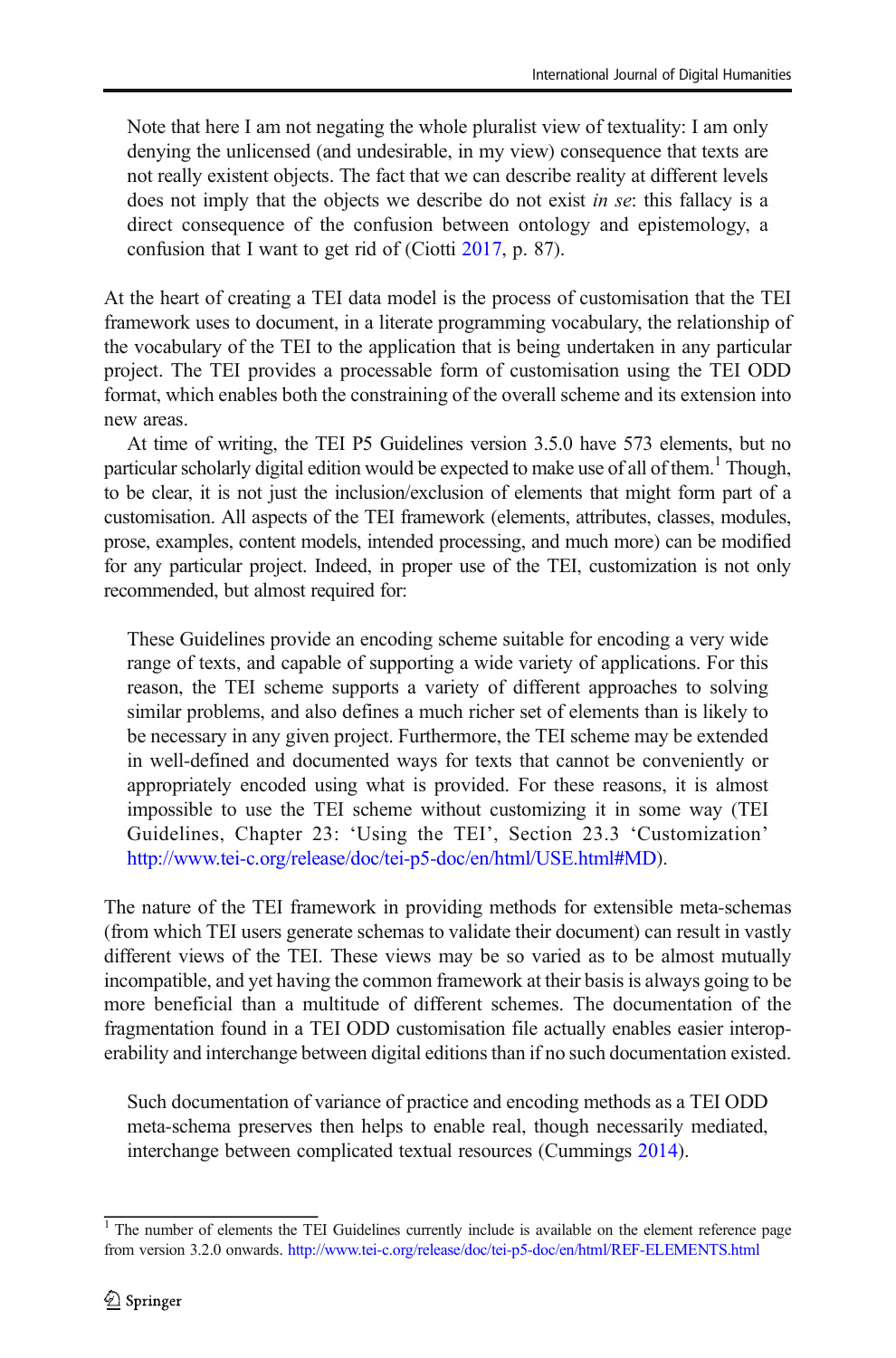The potential for different projects to define their own meta-schemas creates a fragmentation of overall consistency among projects. However, because they all define their variance from the same source in a machine processable form, the divergences are not as great as one might expect. (Though to say 'same source' ignores the rolling releases of the TEI framework, i.e. the objects available to one customisation may have been greatly modified by the time another customisation is created.) The TEI ODD customisation methods provide a mechanism by which the meta-schema can document the version of the TEI on which the customisation is based. And yet, even the phrase 'version of the TEI' is inaccurate. In most uses of the TEI this is a sufficient description, but it is possible in a single TEI customisation to use multiple sources, which might be different versions of the TEI framework or indeed other standards entirely.

The TEI customisation-literate programming mechanisms can also be used to document entirely non-TEI schemas. To further complicate matters, in some sophisticated uses a TEI ODD will 'chain' customisations in order to provide a variation on an existing TEI customisation. For example, a project might decide that its needs are very similar to the EpiDoc schema (a pure TEI P5 subset) but that it needs additional elements or different attribute values or wants to customise the examples to its materials. The project would indicate that the source is not the TEI directly, but the compiled EpiDoc customisation, which itself points to the TEI. In processing these chained customisations to generate schemas, each of the customisations is flattened in turn against its source. Any form of TEI customisation is potentially quite complicated because of the generalistic nature of the framework of which it is a part. And yet this also provides quite rigorous methods of documenting the variance between schemas in a way that can be processed on a more general level. An editor of a scholarly digital edition should understand, at least on a conceptual level, the customisation of any formal vocabulary they are using and the relationship of this vocabulary to the categories of textual phenomena and the editorial activity they are undertaking. However, an editor whose well-resourced project team has included assistance in this area need not be distracted by the methods by which this customisation is implemented.

A recent change in the TEI further extends the TEI ODD customisation language vocabulary with the ability to document intended processing models. This is a significant departure for the TEI, which has more usually held that the processing of the encoded edition is a completely separate activity from that which it defines, the encoding of the textual phenomena according to an agreed framework. The TEI vocabulary for customisation now provides users a mechanism with which they can indicate, in an entirely implementation-agnostic method, how they intend a particular element (or other TEI object) to be processed for a variety of outputs. This mechanism does not specify precisely how to handle elements, but it gives a general behaviour recommendation and might indicate some details of formatting. For example, this processing model documentation might indicate that for abbreviations and expansions embedded inside a TEI <choice> element that something processing it should implement a behaviour of 'alternate' which would somehow provide both the abbreviation and expansion to the user. Furthermore, the processing model documentation in the TEI customisation can indicates which of the abbreviations or expansions should be used as the 'default' content and which should provide the 'alternate'. One can imagine using this instruction in web output to provide a tooltip with expansion and the text showing the abbreviation. In a print publication the same 'alternate' behaviour might generate a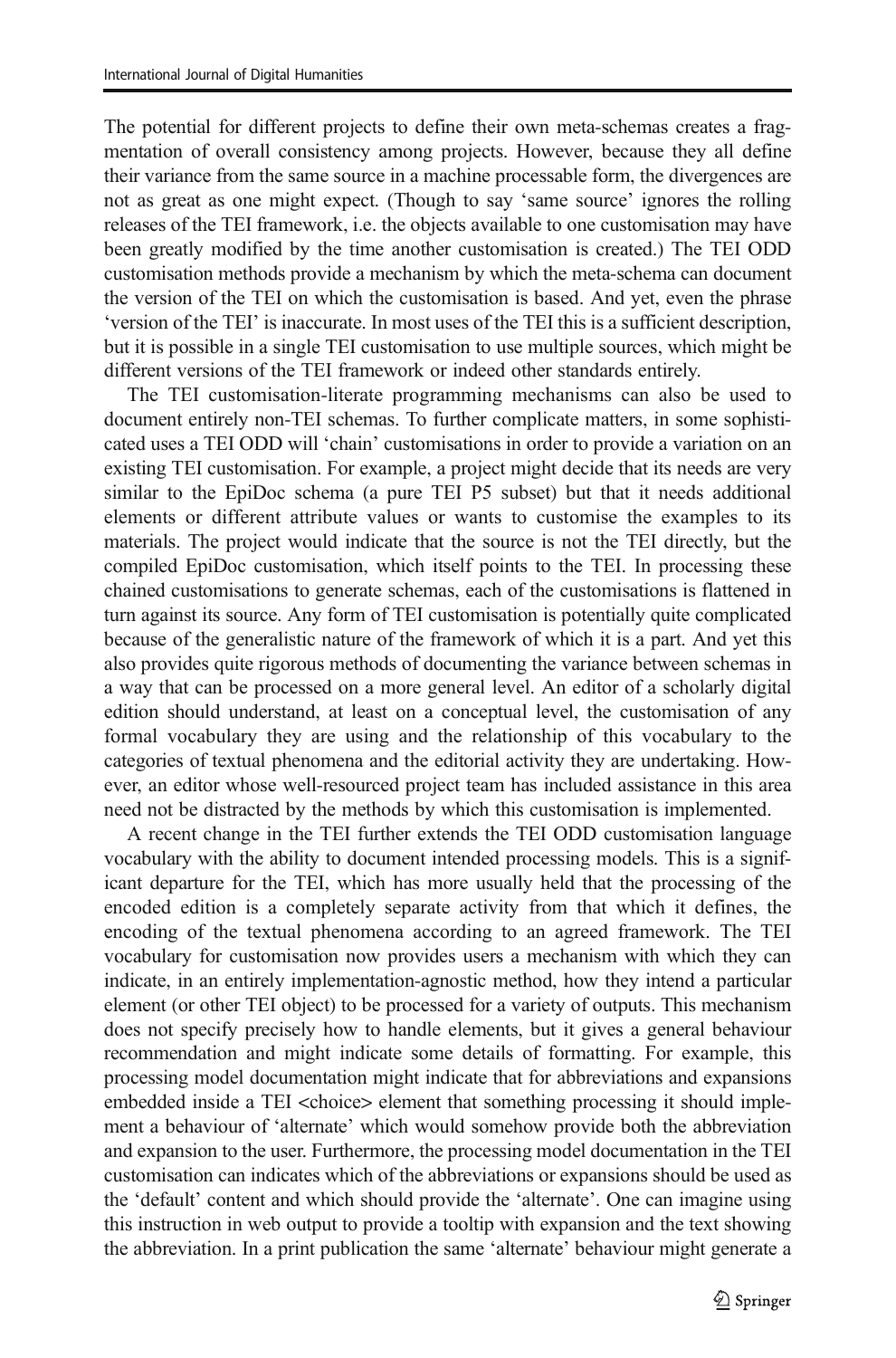footnote to provide a similar effect. One of the reasons for doing this in a hands-off implementation agnostic manner is to predetermine not the nature of the processing, but instead the nature of the intended output. Another benefit is the shrinking of the codebase necessary to maintain publication solutions. Instead of writing code to deal with every occurrence of TEI elements, one could create a system which examines this documentation and reacts to the models it contains. Indeed, early experiments show that this can be beneficial in simplifying the maintenance of such code (Turska [2017,](#page-14-0) p. 364). One of the intentions behind the documentation of the processing model, however, is to benefit not just software developers but also editors of scholarly digital editions. The format is designed to be simple enough that an editor could easily change whether the abbreviation or expansion is shown or whether it is highlighted in bold or italics. While editors of digital scholarly editions need not be distracted by how the processing is implemented, if this processing model documentation is being exploited by their publication processing they will enjoy significant benefits if they understand the base format well enough to have control over the presentation.

One popular area for discussion in explorations of scholarly digital editing is the handling of critical apparatuses of multi-witness texts. These are works that are represented in the edition by multiple documents (extant or theorised) in order to produce a coherent editorial view of the text. This is one area where people sometimes argue against XML as a serialization format. As this is the current format in which TEI is expressed, those making this argument often find themselves arguing against this open, international, communitydeveloped set of recommendations. Instead, other formats are suggested by proponents of one solution or another, mostly based on hiding the serialization format from the user. And yet, once an interface is placed between the editor and the underlying code which represents their decisions, then in many ways it is only the granularity of information and its relationships which matter, not the serialization format. In such a system, though editors are assisted in their work, 'the tools themselves and their heuristics are not questioned, as long as they do what they are "told" (Pierazzo  $2015$ , p. 109).

One of the facile arguments that is often made by those opposed to an XML-based solution is that XML (and thus TEI) is unable to handle overlapping hierarchies. This is, of course, a falsehood. People who perpetuate this myth, however, are usually doing so innocently with a naive understanding of XML as a format assuming all XML representations are created as embedded in-line markup. (Cummings [2018\)](#page-13-0) The creation of markup structures that rely on an embedded hierarchical use of XML is an increasingly dated notion of how XML is used in complex resources such as scholarly digital editions. Increasingly, scholarly digital editions are based on distributed and multi-faceted sets of resources. The idea that all the markup of an edition is embedded within a single hierarchy of XML and encoded inline, while often the tempting when one is creating early digital editions, is now a strawman used for to propose a conflict between overlapping hierarchies. While much ink has been spilt on the merits and shortcomings of the various solutions to the problem, this discussion is pursued primarily by people seeking more elegant solutions for the markup languages of the future. For many projects, the in-built solutions, such as the use of milestones (such as <pb/> to mark page breaks) where one hierarchy (usually the intellectual) is preferred over another (usually the physical), are sufficient. Swapping between hierarchies displayed as milestones is no longer the complex processing activity that was once imagined.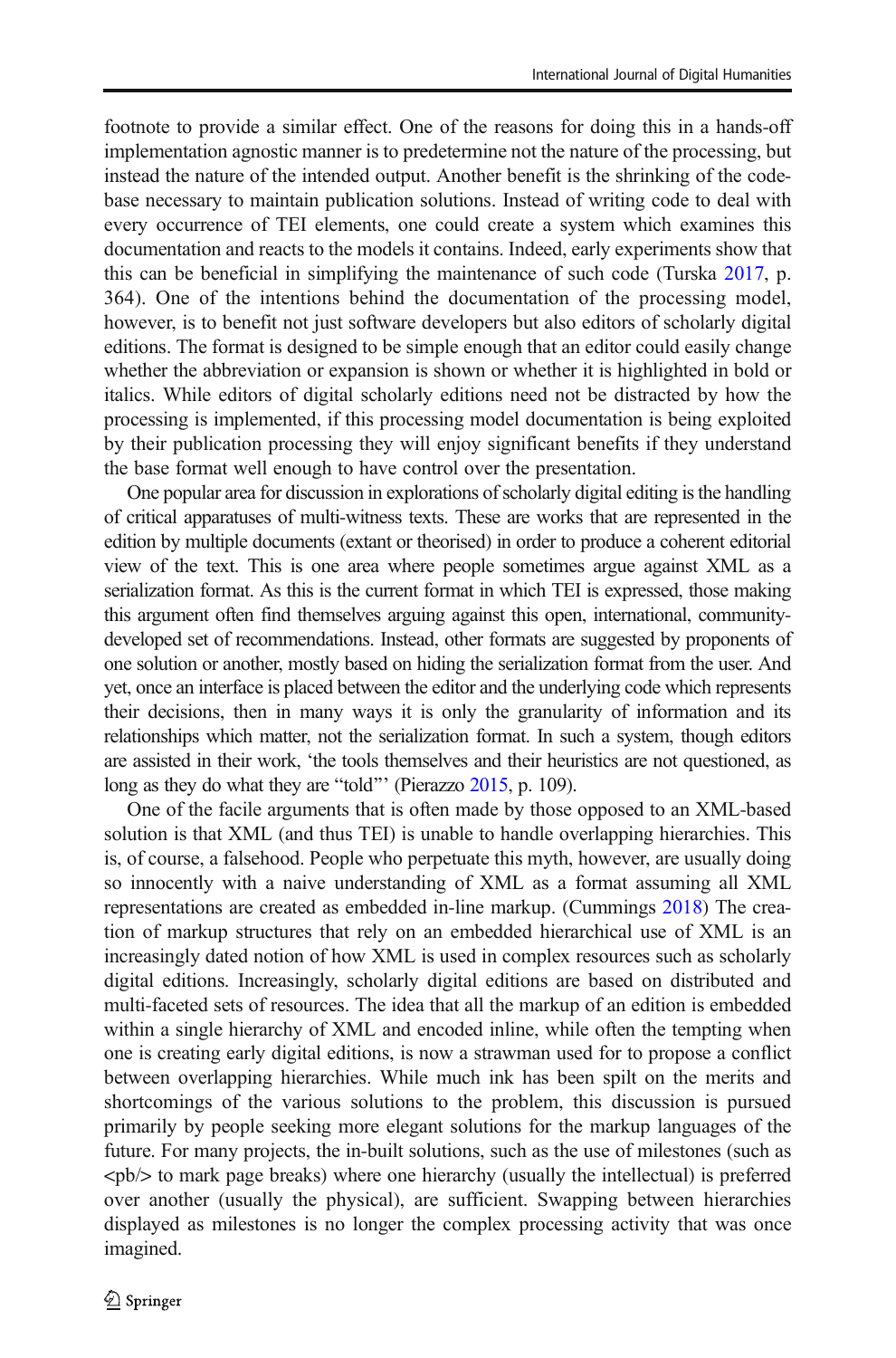There are numerous other methods for overcoming the supposed limitations of XML without departing from its specification, including out-of-line or standoff markup. It is perfectly reasonable in XML to employ a simple technique of remotely pointing into basic structures (with URI-based pointing or other standoff mechanisms) to provide encoding and annotations which might be at risk of overlapping. This is not a non-XML solution, as it is entirely possible for out-of-line markup to exist as pure XML. For example, the TEI Guidelines provide recommendations for how an  $\langle app \rangle$  element recording an editorial apparatus entry may be stored completely separately from the base text to which it refers. In addition, the apparatus readings may now surround larger structures (such as whole divisions or paragraphs), and not merely phrase-level content. With regard to the use of out-of-line markup, it does not matter if the objects being stored out-of-line are variant readings, physical vs intellectual structures of the document, or something else. If the text is encoded to a sufficient degree of granularity, then all of these supposedly conflicting hierarchies can be expressed in separate out-of-line markup that points to the site of overlap. My own stance as a pragmatic digital editor is to encode at an orthographic word level of granularity (whose markup can be added by simple scripts). While this might mean some redundancy when recording sub-word changes, this is balanced by the ease of processing at this level. While out-of-line markup is a very simple and powerful mechanism that can be used to cut across an infinite number of hierarchies, it does so at the cost of human-readability. The underlying problem, which explains why solutions such as this, which employ out-of-line or standoff markup, are not popularly used by all digital editions, is that of support from tools, not only in the creation of editorial objects and annotations of data, but also in its processing. There are limitations in the creation of markup for scholarly digital editions that may cross the boundaries of common embedded markup structures, but these limitations are the result of a lack of tools with which to create the markup in standoff or out-of-line forms, rather than any particular serialization format. Other proposed formats, such as JSON (a very useful serialization for frontend manipulation) or RDF (a useful graph technology for conceptual annotation), have as many well-understood problems as formats like XML, and in the creation of scholarly digital editions in TEI, they are more accurately understood as generated outputs from the TEI source. Nonetheless, solutions to these problems are not beyond the scope of current technology, but when projects create solutions, the solutions are usually for very specific use-cases rather than generalised applications. When a scholarly digital edition project creates a significantly detailed frontend to hide the encoding structure, it becomes unnecessary to start proposing entirely new data formats and to eschew the vocabularies of existing open international standards. Significant user-friendly technology in this area would benefit the creation of scholarly digital editions no end, especially if these solutions built on the improvements to the recommendations of the TEI, such as the processing model documentation. The TEI framework is a mature, rich, and complex method of documenting our relationships with text (in its many forms). While editors of scholarly digital editions should not be overly distracted by the implementation of underlying technology for the creation and publication of their editions, they should not be dissuaded from using de facto standards, such as the TEI, merely because they do not wish to understand any of the technological background to their editions. Developers who would throw away frameworks like the TEI because they dislike the current serialization format (XML), because of their own technology choices, or want to reinvent the wheel (and do not realise that they can do so within the framework) are short-sighted.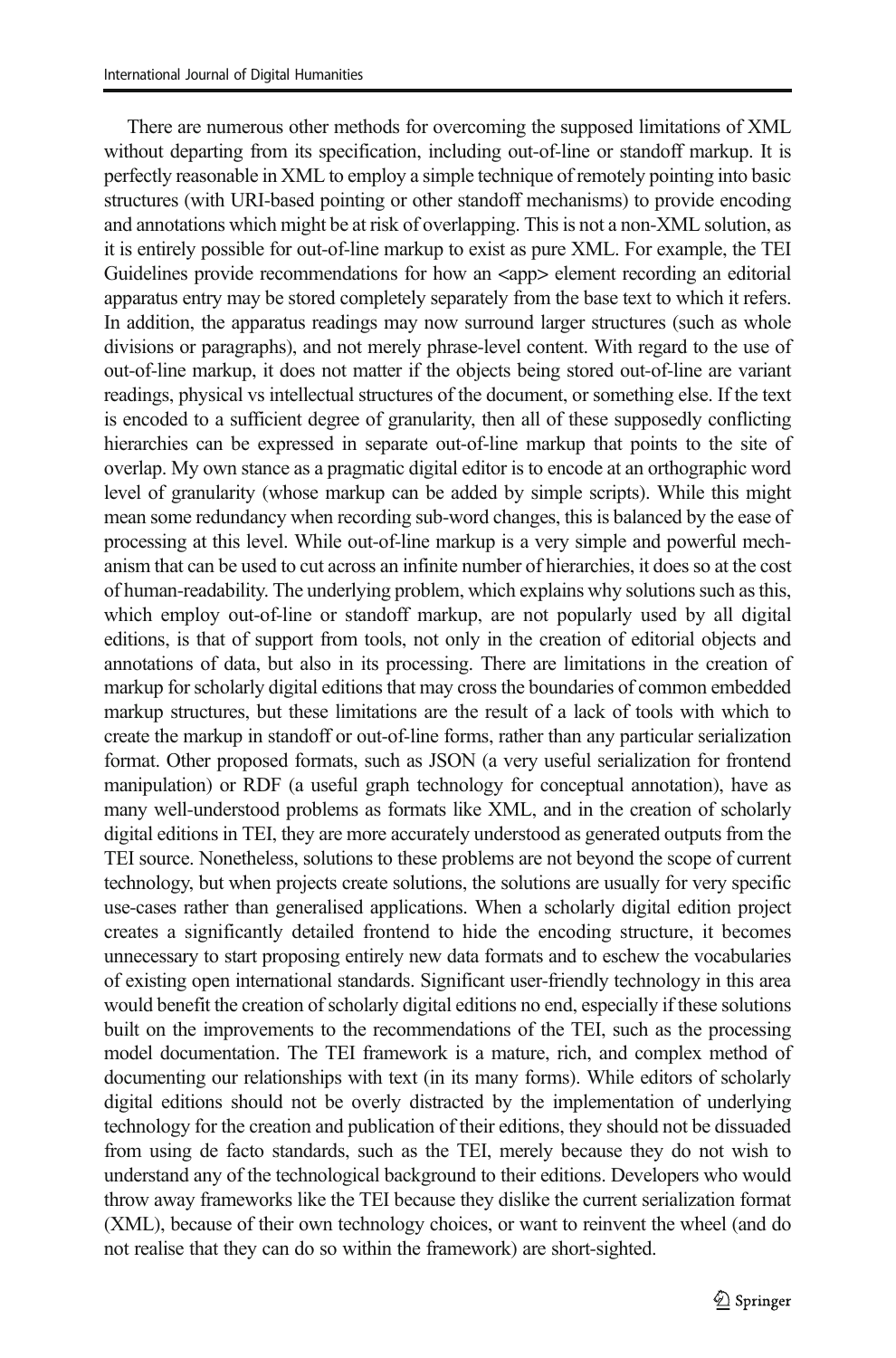# 4 Publishing scholarly digital editions

Even where one is not worried about multiple hierarchies or complex out-of-line markup and is creating an edition which is straightforward, the publishing of a scholarly digital edition is still a needlessly complicated affair. Given the technology that already exists and the solutions which have been reinvented time and time again, it is unconscionable that public research funds are used to produce bespoke publication engines unnecessarily again and again. Slowly generalised but customisable and detailed publication infrastructures (such as TEI Publisher [http://www.teipublisher.](http://www.teipublisher.com) [com\)](http://www.teipublisher.com) are being developed, but they still have a long way to go. It is unusual for an individual to have all the skills necessary to edit a work properly, create an encoded edition, and develop a publication framework. Some of us who have some skills in multiple aspects of these areas are usually less developed in other areas.

While there are scholars who have achieved such an impressive skillset, it also seems evident that they are setting the threshold very high and that it is not likely that this profile will become very common in the foreseeable future, if at all (Pierazzo [2015](#page-13-0), p. 115).

The real answer, of course, is that the creation of scholarly editions, whether digital or not, has never been an individual enterprise. Just as an author in the age of incunabula had a sense of printing technology but did not fully understand the techniques printers used, editors should not be distracted by the publication infrastructure for their editions. Usually, the publishers and printers of print editions took on many of the activities that are now cognate to the frontend developers and web hosting for digital editions. However, as mentioned earlier, so far, no single generalised software for the publication of scholarly digital editions has had mass uptake by the community. And as the research for scholarly digital editions becomes more collaborative (though ignoring the potential of crowdsourcing and citizen science for digital editions), a solution that lowers the bar for the production and publication of digital editions would inherently need to be a collaborative platform. Instead of creating solutions that are individual to any specific project's needs, we need collaboratively to build small modular improvements on top of a generalised infrastructure for the creation, publication, and analysis of scholarly digital editions.

All of these tools, however, act like small unconnected islands. They expect input and output data to match their own data format and data model, both narrowly tailored to their task and following their own idiosyncratic vocabulary (Barabucci and Fischer, p.48).

What is needed is a generalised infrastructure to which a larger community of scholarly editing projects contribute and which leverages existing technologies for handling scholarly digital editions. This infrastructure should require little or no specialised knowledge for its use by an editor of scholarly editions. Having the requisite skills for work as an academic researcher in a modern digital age should be sufficient to produce a digital edition. Even if the skills of encoding the edition in TEI XML are required by the editor (and my experience in teaching TEI is that this is a basic skill that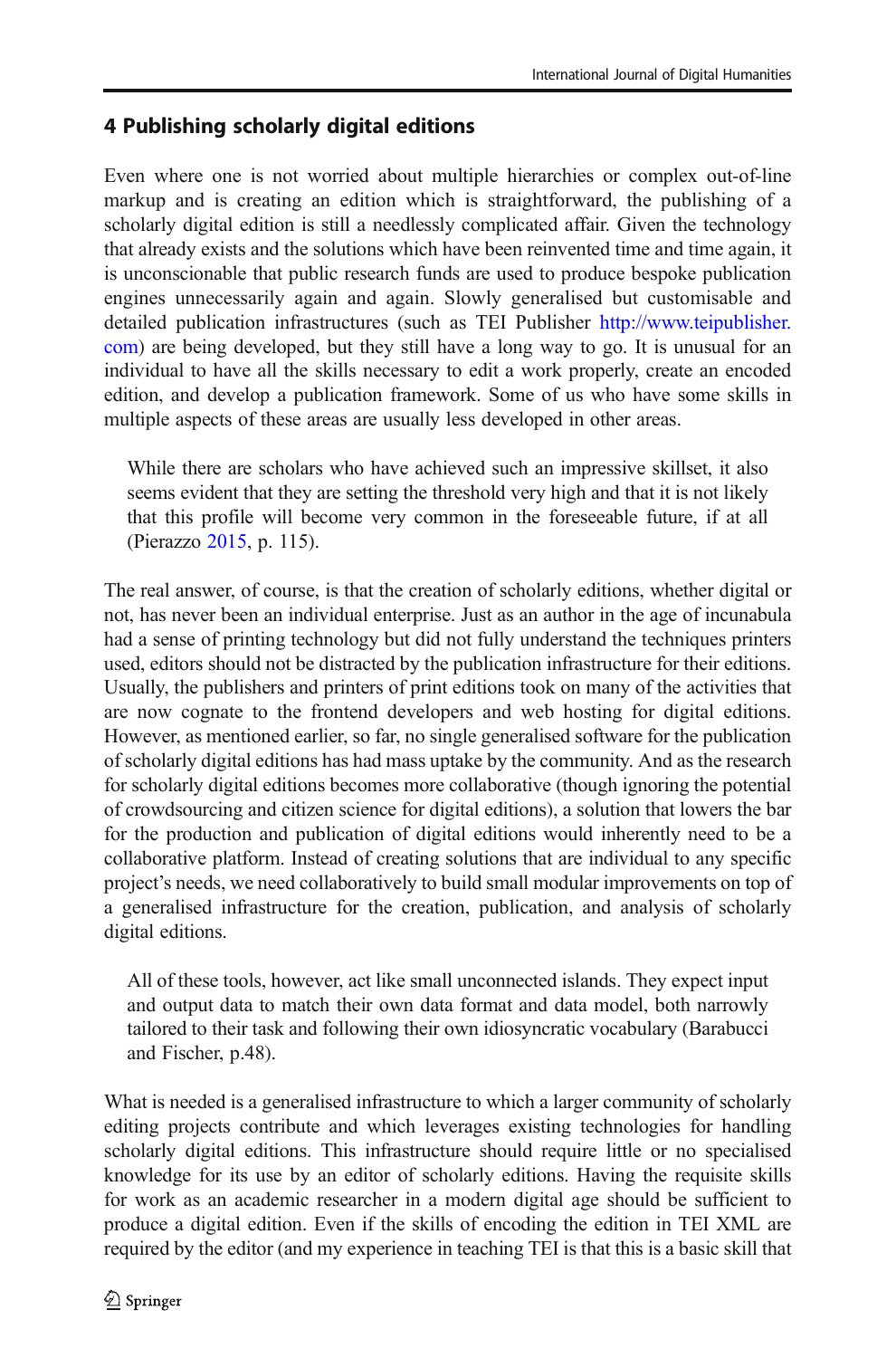all modern editors are more than capable of learning if they honestly have the desire to do so), the additional annotation, text-image interactions, collaboration with colleagues, and publication and interrogation of this data should be done through a standard easyto-use interface based on the most common open international standards.

If digital editing should become the standard practice for preparing editions, digital tools, which are easy to handle and do not require much technical or even programming skills are needed. Moreover, we need useful standardization processes, which lead to an unhindered and unrestricted usage of digital tools (Speer [2017,](#page-14-0) p. 199)

That no single solution has been widely adopted by a majority of projects is an indication of the disparate nature of the desires of those producing scholarly digital editions, the strength of the 'not invented here syndrome', and the limitations of the existing software. But even when the software is available, it often does not meet the needs of those outside the specific project because it was created with very specific and often fragile approaches to the editorial endeavour.

Let us state clearly that the described issues are not due to the fact that the implementations of the tools are incomplete. The root cause lies, instead, in the fragile theoretical foundations upon which these tools are built. (Barabucci and Fischer, p. 50)

Editors of scholarly digital editions should not be distracted by the lack of single cohesive solutions to the creation, annotation, and publication of digital editions. Instead, a de facto community-based solution should be created to meet their needs. Scholarly digital editions and the solutions that support them must learn from the history of the print edition and fully exploit the digital medium through which they are expressed.

# 5 Conclusion

The use of open international standards for the creation of scholarly digital editions is necessary if the resources spent on them are not to be squandered. The TEI does a good job in being flexible and customisable to individual scholarly digital editing projects. Where feasible, it is better to use this at least as a storage and preservation format than to invent even more standards. The search for better serialization formats and the reinvention of encoding formats, while an important endeavour for markup theorists, is a distraction pragmatic digital editors should ignore. Similarly, the creation of openly available resources is the future for any truly collaborative international research, and editors should adopt common legal solutions, such as creative commons, so as not to be distracted by unnecessary legal intricacies. The publishing of scholarly digital editions and the distractions of concerns about a particular presentation view of the edition should be discarded in favour of the adoption of consistent digital editorial publication methods where feasible. However, more work needs to be undertaken on the production of generalised software for editing tasks that truly supports the flexibility of out-ofline and standoff markup technologies within existing standards like the TEI. However,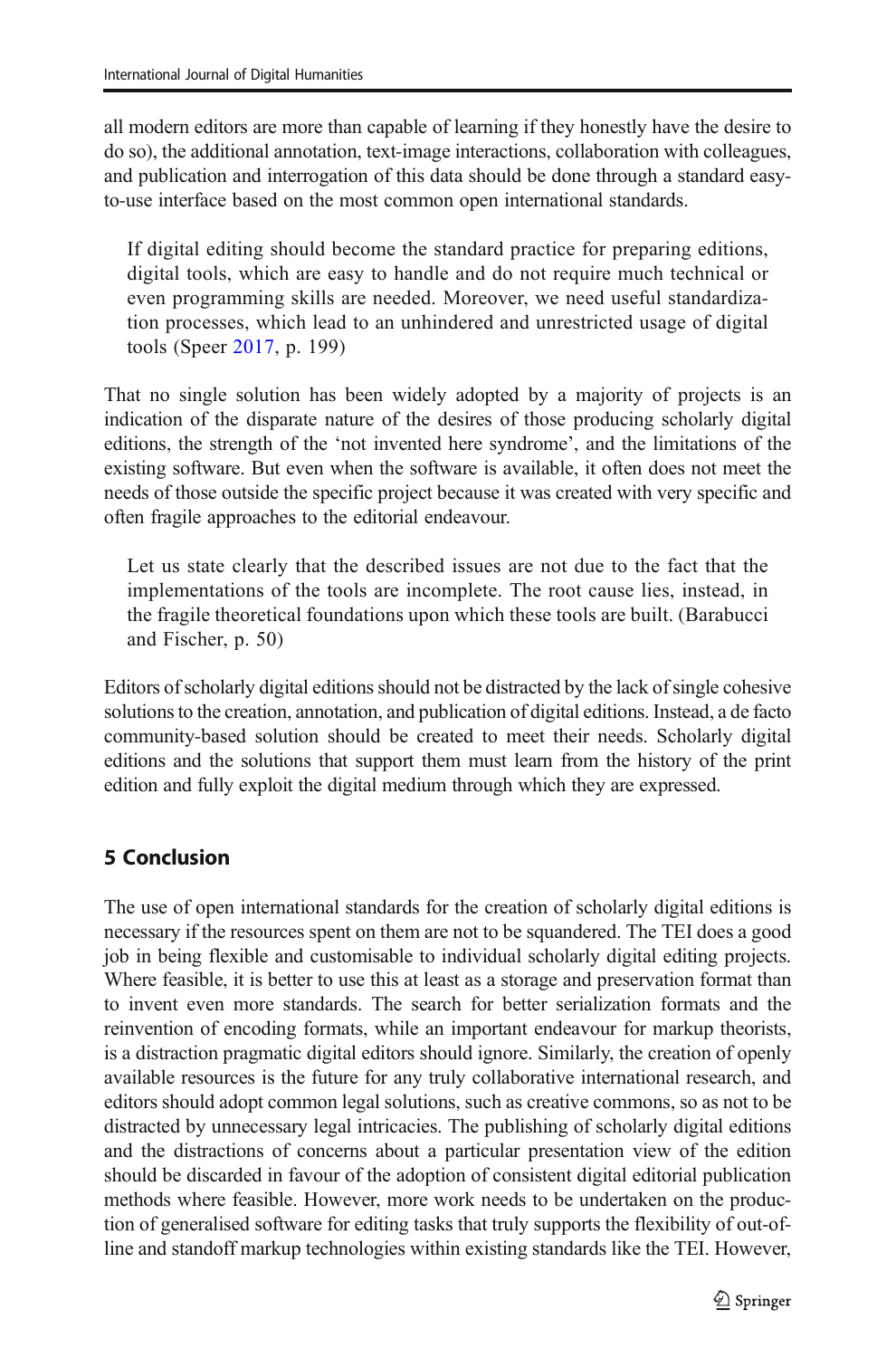<span id="page-13-0"></span>this work should not be undertaken by scholarly editorial projects, who are the customers in this enterprise. I would contend that large amounts of public funding should not be set aside merely for the open publication of digital editions, as there is no technological barrier to achieving this if a consortium of projects desires to do so. (I would want to see that funding used to create the generalised infrastructure proposed above that such projects would use.) Much as the TEI has become the de facto standard for the data of scholarly digital editions, it is time for software infrastructures to be adopted for a more consistent environment that benefits all. As editors of scholarly digital editions, we need to have some understanding of the mechanisms of the production of our editions without being distracted by the underlying technological issues, unless we are interested this distraction.

Open Access This article is distributed under the terms of the Creative Commons Attribution 4.0 International License (http://creativecommons.org/licenses/by/4.0/), which permits unrestricted use, distribution, and reproduction in any medium, provided you give appropriate credit to the original author(s) and the source, provide a link to the Creative Commons license, and indicate if changes were made.

#### **References**

- Barabucci, G., & Fischer, F. (2017). The formalization of textual criticism: Bridging the gap between automated collation and edited critical texts. In P. Boot, A. Cappellotto, W. Dillen, F. Fischer, A. Kelly, A. Mertgens, A.-M. Sichani, E. Spadini, & D. van Hulle (Eds.), Advances in digital scholarly editing: Papers presented at the Dixit conferences in the Hague, Cologne, and Antwerp (pp. 47–54). Leiden: Sidestone Press.
- Barabucci, G., Spadini, E., & Turska, M. (2017). Data vs. presentation: What is the core of a scholarly digital edition? In P. Boot, A. Cappellotto, W. Dillen, F. Fischer, A. Kelly, A. Mertgens, A.-M. Sichani, E. Spadini, & D. van Hulle (Eds.), Advances in digital scholarly editing: Papers presented at the Dixit conferences in The Hague, Cologne, and Antwerp (pp. 37–46). Leiden: Sidestone Press.
- Ciotti, F. (2017). Towards a new realism for digital textuality. In P. Boot, A. Cappellotto, W. Dillen, F. Fischer, A. Kelly, A. Mertgens, A.-M. Sichani, E. Spadini, & D. van Hulle (Eds.), Advances in digital scholarly editing: Papers presented at the Dixit conferences in the Hague, Cologne, and Antwerp (pp. 85–90). Leiden: Sidestone Press.
- Cummings, J. (2008). The text encoding initiative and the study of literature. In S. Schreibman & R. Siemens (Eds.), A companion to digital literary studies (pp. 451–476). Oxford: Blackwell.
- Cummings, J. (2014). The compromises and flexibility of TEI customisation. In C. Mills, M. Pidd, & E. Ward (Eds.), Proceedings of the Digital Humanities Congress 2012. Studies in the digital humanities. Sheffield: HRI Online Publications. <https://www.dhi.ac.uk/openbook/chapter/dhc2012-cummings>. Accessed 13 May 2019.
- Cummings, J. (2018) A world of difference: Myths and misconceptions about the TEI. Digital Scholarship in the Humanities.
- De Roure, D., & Willcox, P. (2017). Experimental humanities: An adventure with Lovelace and Babbage. In 2017 IEEE 13th international conference on eScience 978-1-5386-2686-3/17 (pp. 194–201). [https://doi.](https://doi.org/10.1109/eScience.2017.32) [org/10.1109/eScience.2017.32](https://doi.org/10.1109/eScience.2017.32).
- Pierazzo, E. (2015). Digital scholarly editing: Theories, models and methods. Farnham: Ashgate.
- Sahle, P. (2016). What is a scholarly digital edition? In M. J. Driscoll & E. Pierazzo (Eds.), Digital scholarly editing: Theories and practices (pp.19-40). Cambridge: Open Book Publishers. [https://www.](https://www.openbookpublishers.com/htmlreader/978-1-78374-238-7/ch2.xhtml) [openbookpublishers.com/htmlreader/978-1-78374-238-7/ch2.xhtml](https://www.openbookpublishers.com/htmlreader/978-1-78374-238-7/ch2.xhtml). Accessed 13 May 2019.
- Shillingsburg, P. (2017). Enduring distinctions in textual studies. In P. Boot, A. Cappellotto, W. Dillen, F. Fischer, A. Kelly, A. Mertgens, A.-M. Sichani, E. Spadini, & D. van Hulle (Eds.), Advances in digital scholarly editing: Papers presented at the Dixit conferences in the Hague, Cologne, and Antwerp (pp. 187–190). Leiden: Sidestone Press.
- Speed Kjeldsen, A. (2017). Reproducible editions. In P. Boot, A. Cappellotto, W. Dillen, F. Fischer, A. Kelly, A. Mertgens, A.-M. Sichani, E. Spadini, & D. van Hulle (Eds.), Advances in digital scholarly editing: